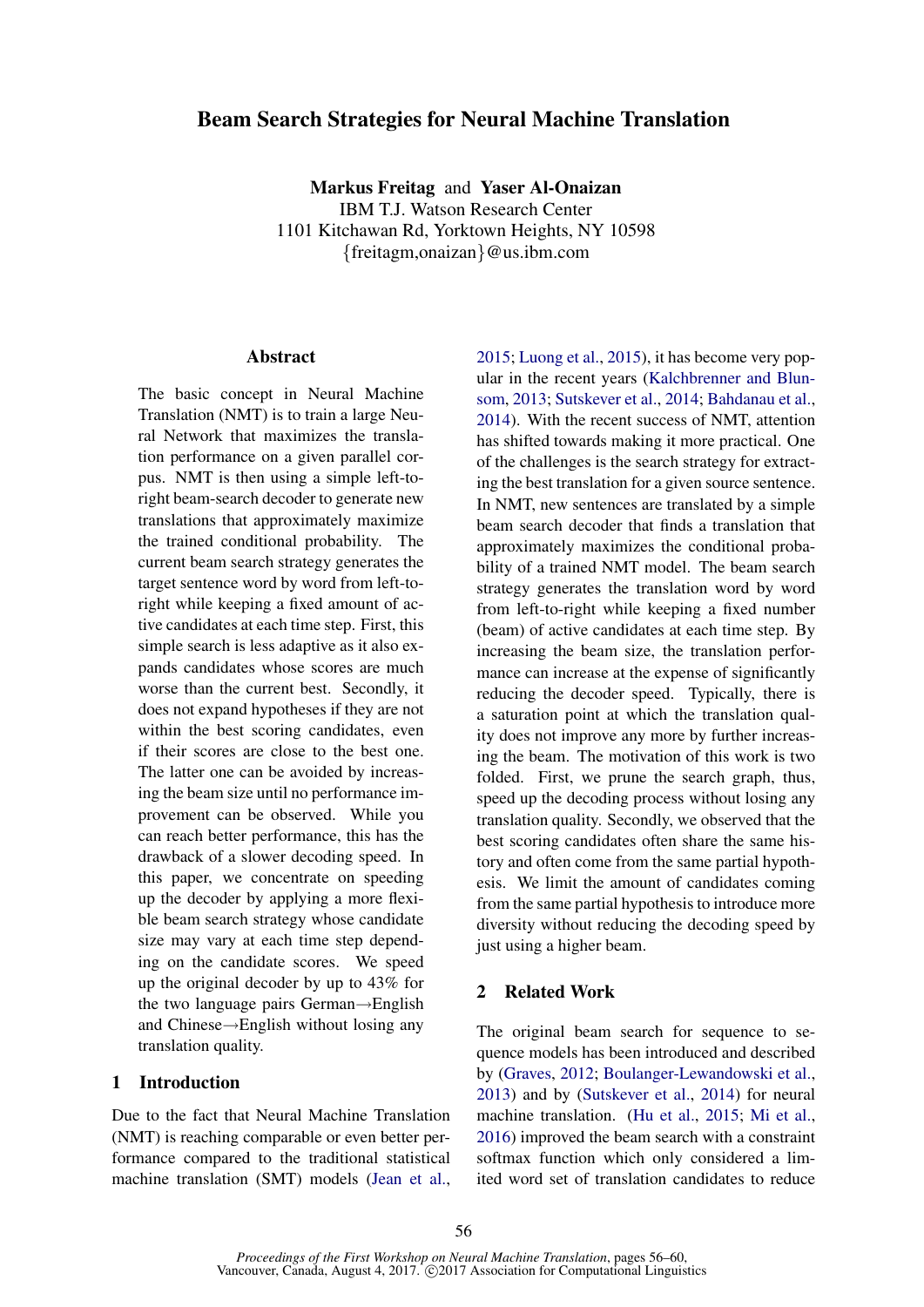the computation complexity. This has the advantage that they normalize only a small set of candidates and thus improve the decoding speed. (Wu et al., 2016) only consider tokens that have local scores that are not more than beamsize below the best token during their search. Further, the authors prune all partial hypotheses whose score are beamsize lower than the best final hypothesis (if one has already been generated). In this work, we investigate different absolute and relative pruning schemes which have successfully been applied in statistical machine translation for e.g. phrase table pruning (Zens et al., 2012).

### 3 Original Beam Search

The original beam-search strategy finds a translation that approximately maximizes the conditional probability given by a specific model. It builds the translation from left-to-right and keeps a fixed number (beam) of translation candidates with the highest log-probability at each time step. For each end-of-sequence symbol that is selected among the highest scoring candidates the beam is reduced by one and the translation is stored into a final candidate list. When the beam is zero, it stops the search and picks the translation with the highest log-probability (normalized by the number of target words) out of the final candidate list.

#### 4 Search Strategies

In this section, we describe the different strategies we experimented with. In all our extensions, we first reduce the candidate list to the current beam size and apply on top of this one or several of the following pruning schemes.

Relative Threshold Pruning. The relative threshold pruning method discards those candidates that are far worse than the best active candidate. Given a pruning threshold  $rp$  and an active candidate list  $C$ , a candidate  $cand \in C$  is discarded if:

$$
score(cand) \le rp * \max_{c \in C} \{score(c)\} \quad (1)
$$

Absolute Threshold Pruning. Instead of taking the relative difference of the scores into account, we just discard those candidates that are worse by a specific threshold than the best active candidate. Given a pruning threshold  $ap$  and an active candidate list  $C$ , a candidate  $cand \in C$  is discarded if:

$$
score(cand) \le \max_{c \in C} \{score(c)\} - ap \quad (2)
$$

Relative Local Threshold Pruning. In this pruning approach, we only consider the score  $score_w$  of the last generated word and not the total score which also include the scores of the previously generated words. Given a pruning threshold rpl and an active candidate list C, a candidate cand  $\in C$  is discarded if:

$$
score_w(cand) \leq rpl * \max_{c \in C} \{score_w(c)\}
$$
\n(3)

Maximum Candidates per Node We observed that at each time step during the decoding process, most of the partial hypotheses share the same predecessor words. To introduce more diversity, we allow only a fixed number of candidates with the same history at each time step. Given a maximum candidate threshold  $mc$  and an active candidate list  $C$ . a candidate  $cand \in C$  is discarded if already mc better scoring partial hyps with the same history are in the candidate list.

#### 5 Experiments

For the German→English translation task, we train an NMT system based on the WMT 2016 training data (Bojar et al., 2016) (3.9M parallel sentences). For the Chinese→English experiments, we use an NMT system trained on 11 million sentences from the BOLT project.

In all our experiments, we use our in-house attention-based NMT implementation which is similar to (Bahdanau et al., 2014). For German→English, we use sub-word units extracted by byte pair encoding (Sennrich et al., 2015) instead of words which shrinks the vocabulary to 40k sub-word symbols for both source and target. For Chinese→English, we limit our vocabularies to be the top 300K most frequent words for both source and target language. Words not in these vocabularies are converted into an unknown token. During translation, we use the alignments (from the attention mechanism) to replace the unknown tokens either with potential targets (obtained from an IBM Model-1 trained on the parallel data) or with the source word itself (if no target was found) (Mi et al., 2016). We use an embedding dimension of 620 and fix the RNN GRU layers to be of 1000 cells each. For the training procedure, we use SGD (Bishop, 1995) to update model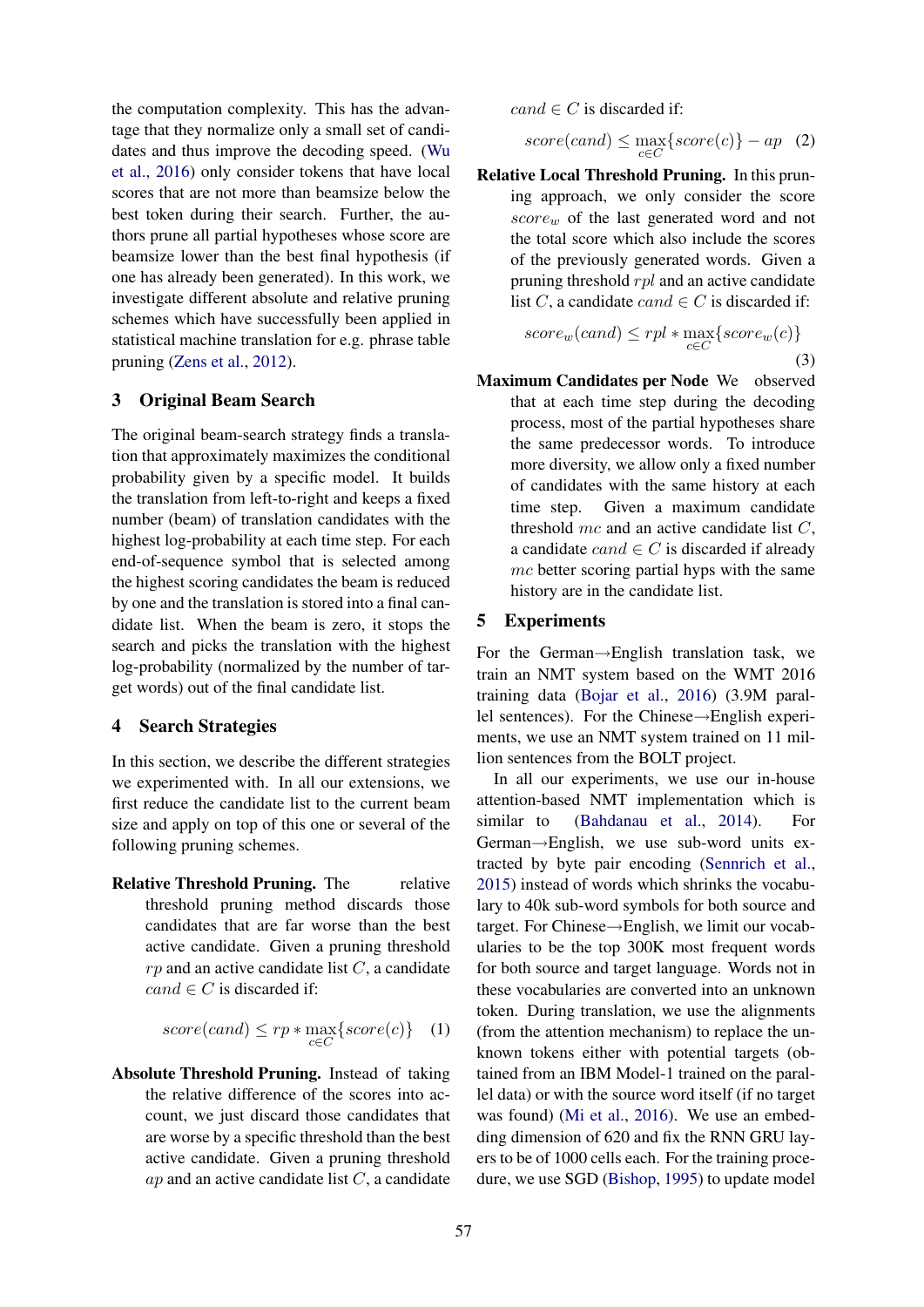

Figure 1: German→English: Original beamsearch strategy with different beam sizes on newstest2014.



Figure 2: German→English: Different values of relative pruning measured on newstest2014.

parameters with a mini-batch size of 64. The training data is shuffled after each epoch.

We measure the decoding speed by two numbers. First, we compare the actual speed relative to the same setup without any pruning. Secondly, we measure the average fan out per time step. For each time step, the fan out is defined as the number of candidates we expand. Fan out has an upper bound of the size of the beam, but can be decreased either due to early stopping (we reduce the beam every time we predict a end-of-sentence symbol) or by the proposed pruning schemes. For each pruning technique, we run the experiments with different pruning thresholds and chose the largest threshold that did not degrade the translation performance based on a selection set.

In Figure 1, you can see the German→English translation performance and the average fan out per sentence for different beam sizes. Based on this experiment, we decided to run our pruning experiments for beam size 5 and 14. The German→English results can be found in Table 1. By using the combination of all pruning techniques, we can speed up the decoding process by 13% for beam size 5 and by 43% for beam size 14 without any drop in performance. The relative pruning technique is the best working one for beam size 5 whereas the absolute pruning technique works best for a beam size 14. In Figure 2 the decoding speed with different relative pruning threshold for beam size 5 are illustrated. Setting the threshold higher than 0.6 hurts the translation performance. A nice side effect is that it has become possible to decode without any fix beam size when we apply pruning. Nevertheless, the decoding speed drops while the translation performance did not change. Further, we looked at the number of search errors introduced by our pruning schemes (number of times we prune the best scoring hypothesis). 5% of the sentences change due to search errors for beam size 5 and 9% of the sentences change for beam size 14 when using all four pruning techniques together.

The Chinese→English translation results can be found in Table 2. We can speed up the decoding process by 10% for beam size 5 and by 24% for beam size 14 without loss in translation quality. In addition, we measured the number of search errors introduced by pruning the search. Only 4% of the sentences change for beam size 5, whereas 22% of the sentences change for beam size 14.

# 6 Conclusion

The original beam search decoder used in Neural Machine Translation is very simple. It generated translations from left-to-right while looking at a fix number (beam) of candidates from the last time step only. By setting the beam size large enough, we ensure that the best translation performance can be reached with the drawback that many candidates whose scores are far away from the best are also explored. In this paper, we introduced several pruning techniques which prune candidates whose scores are far away from the best one. By applying a combination of absolute and relative pruning schemes, we speed up the decoder by up to 43% without losing any translation quality. Putting more diversity into the decoder did not improve the translation quality.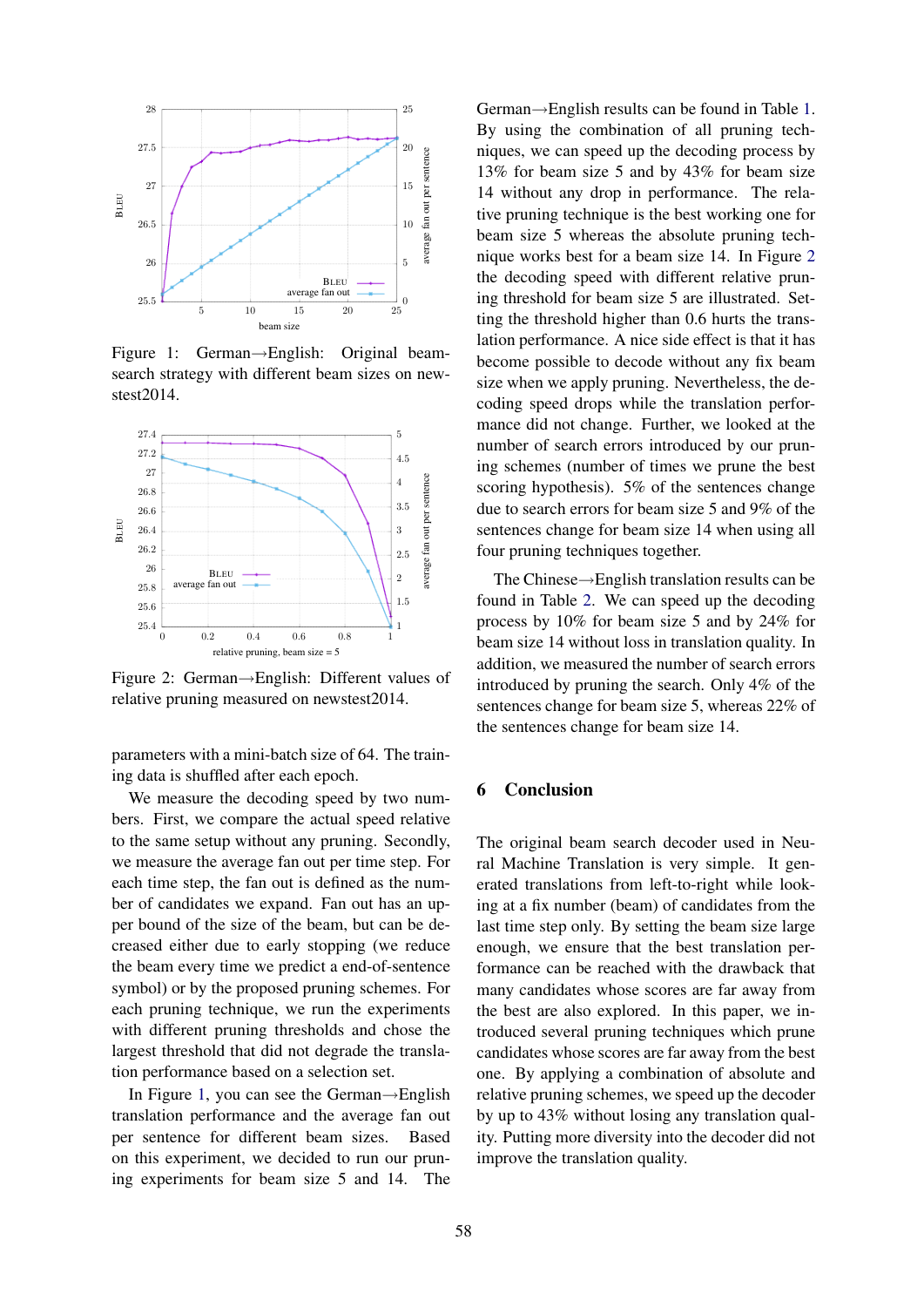| pruning                          | beam                     | speed | avg fan out | tot fan out | newstest2014 |            | newstest2015 |      |
|----------------------------------|--------------------------|-------|-------------|-------------|--------------|------------|--------------|------|
|                                  | size                     | up    | per sent    | per sent    | <b>BLEU</b>  | <b>TER</b> | <b>BLEU</b>  | TER  |
| no pruning                       | 1                        |       | 1.00        | 25          | 25.5         | 56.8       | 26.1         | 55.4 |
| no pruning                       | 5                        |       | 4.54        | 122         | 27.3         | 54.6       | 27.4         | 53.7 |
| $rp=0.6$                         | 5                        | $6\%$ | 3.71        | 109         | 27.3         | 54.7       | 27.3         | 53.8 |
| $ap = 2.5$                       | 5                        | 5%    | 4.11        | 116         | 27.3         | 54.6       | 27.4         | 53.7 |
| $rpl=0.02$                       | 5                        | 5%    | 4.25        | 118         | 27.3         | 54.7       | 27.4         | 53.8 |
| $mc=3$                           | 5                        | $0\%$ | 4.54        | 126         | 27.4         | 54.6       | 27.5         | 53.8 |
| rp=0.6,ap=2.5,rpl=0.02,mc=3      | 5                        | 13%   | 3.64        | 101         | 27.3         | 54.6       | 27.3         | 53.8 |
| no pruning                       | 14                       |       | 12.19       | 363         | 27.6         | 54.3       | 27.6         | 53.5 |
| $rp=0.3$                         | 14                       | 10%   | 10.38       | 315         | 27.6         | 54.3       | 27.6         | 53.4 |
| $ap = 2.5$                       | 14                       | 29%   | 9.49        | 279         | 27.6         | 54.3       | 27.6         | 53.5 |
| $rpl=0.3$                        | 14                       | 24%   | 10.27       | 306         | 27.6         | 54.4       | 27.7         | 53.4 |
| $mc=3$                           | 14                       | $1\%$ | 12.21       | 347         | 27.6         | 54.4       | 27.7         | 53.4 |
| $rp=0.3$ , ap=2.5, rpl=0.3, mc=3 | 14                       | 43%   | 8.44        | 260         | 27.6         | 54.5       | 27.6         | 53.4 |
| $rp=0.3$ , ap=2.5, rpl=0.3, mc=3 | $\overline{\phantom{a}}$ |       | 28.46       | 979         | 27.6         | 54.4       | 27.6         | 53.3 |

Table 1: Results German→English: relative pruning(rp), absolute pruning(ap), relative local pruning(rpl) and maximum candidates per node(mc). Average fan out is the average number of candidates we keep at each time step during decoding.

| pruning                                  | beam | speed | avg fan out | tot fan out | MT08 nw     |      | MT08 wb     |      |
|------------------------------------------|------|-------|-------------|-------------|-------------|------|-------------|------|
|                                          | size | up    | per sent    | per sent    | <b>BLEU</b> | TER  | <b>BLEU</b> | TER  |
| no pruning                               | 1    |       | 1.00        | 29          | 27.3        | 61.7 | 26.0        | 60.3 |
| no pruning                               | 5    |       | 4.36        | 137         | 34.4        | 57.3 | 30.6        | 58.2 |
| $rp=0.2$                                 | 5    | $1\%$ | 4.32        | 134         | 34.4        | 57.3 | 30.6        | 58.2 |
| $ap=5$                                   | 5    | $4\%$ | 4.26        | 132         | 34.3        | 57.3 | 30.6        | 58.2 |
| $rpl=0.01$                               | 5    | $1\%$ | 4.35        | 135         | 34.4        | 57.5 | 30.6        | 58.3 |
| $mc=3$                                   | 5    | $0\%$ | 4.37        | 139         | 34.4        | 57.4 | 30.7        | 58.2 |
| $rp=0.2$ , $ap=5$ , $rpl=0.01$ , $mc=3$  | 5    | 10%   | 3.92        | 121         | 34.3        | 57.3 | 30.6        | 58.2 |
| no pruning                               | 14   |       | 11.96       | 376         | 35.3        | 57.1 | 31.2        | 57.8 |
| $rp=0.2$                                 | 14   | 3%    | 11.62       | 362         | 35.2        | 57.2 | 31.2        | 57.8 |
| $ap = 2.5$                               | 14   | 14%   | 10.15       | 321         | 35.2        | 56.9 | 31.1        | 57.9 |
| $rpl=0.3$                                | 14   | 10%   | 10.93       | 334         | 35.3        | 57.2 | 31.1        | 57.9 |
| $mc=3$                                   | 14   | $0\%$ | 11.98       | 378         | 35.3        | 56.9 | 31.1        | 57.8 |
| $rp=0.2$ , $ap=2.5$ , $rpl=0.3$ , $mc=3$ | 14   | 24%   | 8.62        | 306         | 35.3        | 56.9 | 31.1        | 57.8 |
| $rp=0.2$ , $ap=2.5$ , $rpl=0.3$ , $mc=3$ |      |       | 38.76       | 1411        | 35.2        | 57.3 | 31.1        | 57.9 |

Table 2: Results Chinese→English: relative pruning(rp), absolute pruning(ap), relative local pruning(rpl) and maximum candidates per node(mc).

#### References

- D. Bahdanau, K. Cho, and Y. Bengio. 2014. Neural machine translation by jointly learning to align and translate. *ArXiv e-prints* .
- Christopher M Bishop. 1995. *Neural networks for pattern recognition*. Oxford university press.
- Ondrej Bojar, Rajen Chatterjee, Christian Federmann, Yvette Graham, Barry Haddow, Matthias Huck, Antonio Jimeno Yepes, Philipp Koehn, Varvara Logacheva, Christof Monz, et al. 2016. Findings of the

2016 conference on machine translation (wmt16). *Proceedings of WMT* .

- Nicolas Boulanger-Lewandowski, Yoshua Bengio, and Pascal Vincent. 2013. Audio chord recognition with recurrent neural networks. In *ISMIR*. Citeseer, pages 335–340.
- Alex Graves. 2012. Sequence transduction with recurrent neural networks. *arXiv preprint arXiv:1211.3711* .
- Xiaoguang Hu, Wei Li, Xiang Lan, Hua Wu, and